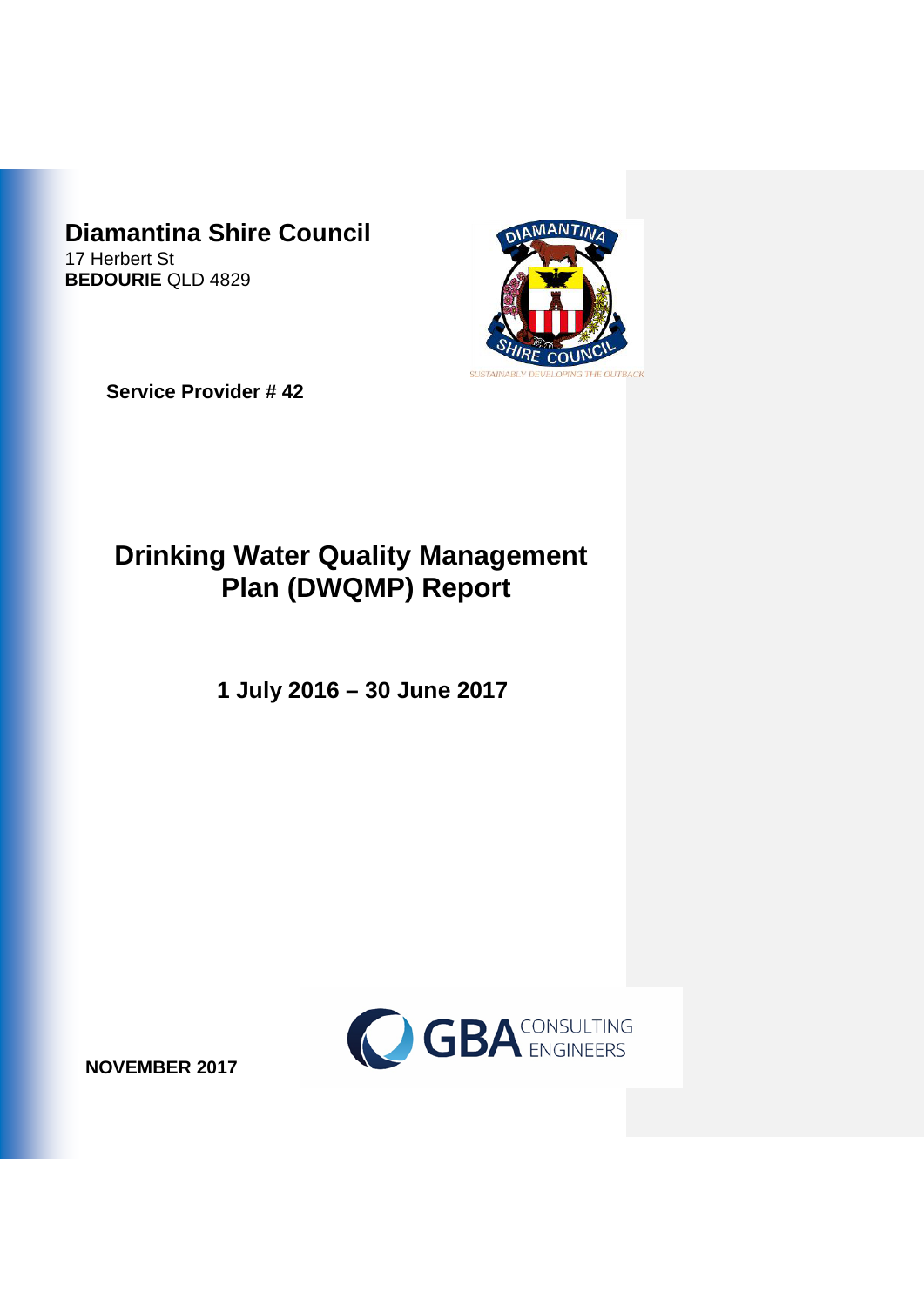Diamantina Shire Council Drinking Water Quality Management Plan (DWQMP) Report

## **DOCUMENT CONTROL**

| Date       | <b>Name</b>   | <b>Position</b>                | <b>Action required</b><br>(Review/Endorse/Approve) |
|------------|---------------|--------------------------------|----------------------------------------------------|
| 16/11/2017 | T Balderson   | <b>Technical Officer</b>       | Draft                                              |
| 27/11/2017 | William Green | <b>Environmental Scientist</b> | Approve                                            |
|            |               |                                |                                                    |

| Prepared by         | William Green                                       |
|---------------------|-----------------------------------------------------|
| Title               | Environmental Scientist, George Bourne & Associates |
| Location            | 73 Elm Street, Barcaldine Qld 4725                  |
| Version no.         | 1.O                                                 |
| <b>Version date</b> | 21 November 2017                                    |
| <b>Status</b>       | Report                                              |
| File/Doc no.        | 140182                                              |

### **Document control sheet**

## **Contact for enquiries and proposed changes**

If you have any questions regarding this document or if you have a suggestion for improvements, please contact:

**Project Manager** Stuart Bourne

**Phone** (07) 4651 2177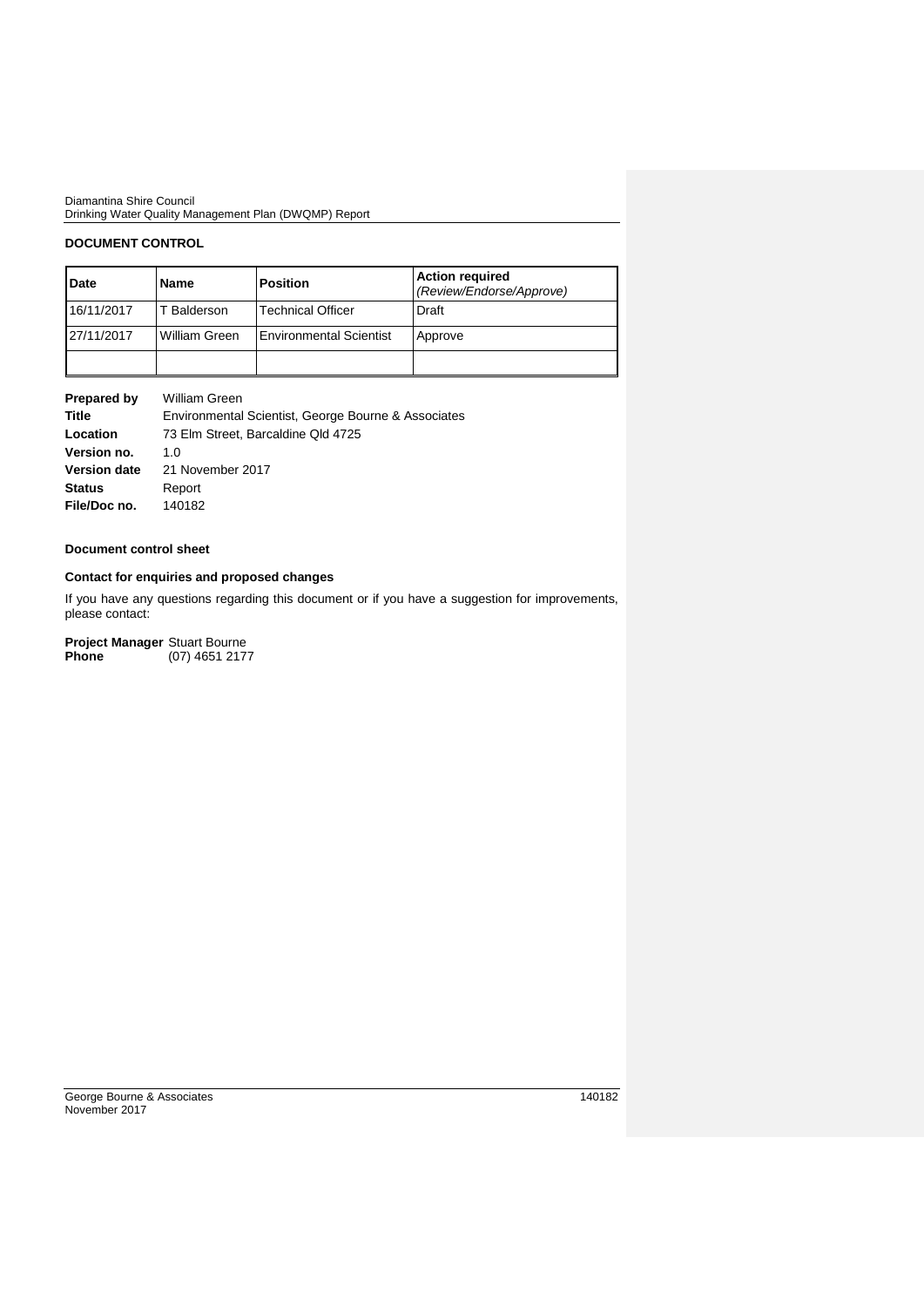|                | Diamantina Shire Council<br>Drinking Water Quality Management Plan (DWQMP) Report |                |
|----------------|-----------------------------------------------------------------------------------|----------------|
|                | <b>TABLE OF CONTENTS</b>                                                          |                |
|                | <b>GLOSSARY OF TERMS</b>                                                          | 1              |
|                | <b>INTRODUCTION</b>                                                               | $\mathcal{P}$  |
| 1 <sub>1</sub> | <b>OVERVIEW OF OPERATIONS</b>                                                     | 2              |
| 2.             | ACTIONS TAKEN TO IMPLEMENT THE DWQMP                                              | 2              |
|                | 2.1. Progress in Implementing the Risk Management Improvement Program             | 2              |
| 3.             | COMPLIANCE WITH WATER QUALITY CRITERIA FOR DRINKING WATER                         | $\overline{7}$ |
|                | 3.1. Bedourie Drinking Water Scheme Water Quality Results 2016 – 2017             | $\overline{7}$ |
|                | 3.2. Birdsville Drinking Water Scheme Water Quality Results 2016 - 2017           | 9              |
|                | 3.3. Summary of Results                                                           | 10             |
| 4.             | NOTIFICATIONS TO THE REGULATOR UNDER SECTIONS 102 AND 102A OF THE ACT             | 10             |
| 5.             | CUSTOMER COMPLAINTS RELATED TO WATER QUALITY                                      | 10             |
| 6.             | FINDINGS AND RECOMMENDATIONS OF THE DWOMP AUDITOR                                 | 10             |
| $\mathbf{7}$   | OUTCOME OF THE REVIEW OF THE DWQMP AND HOW ISSUES RAISED HAVE BEEN<br>ADDRESSED   | 10             |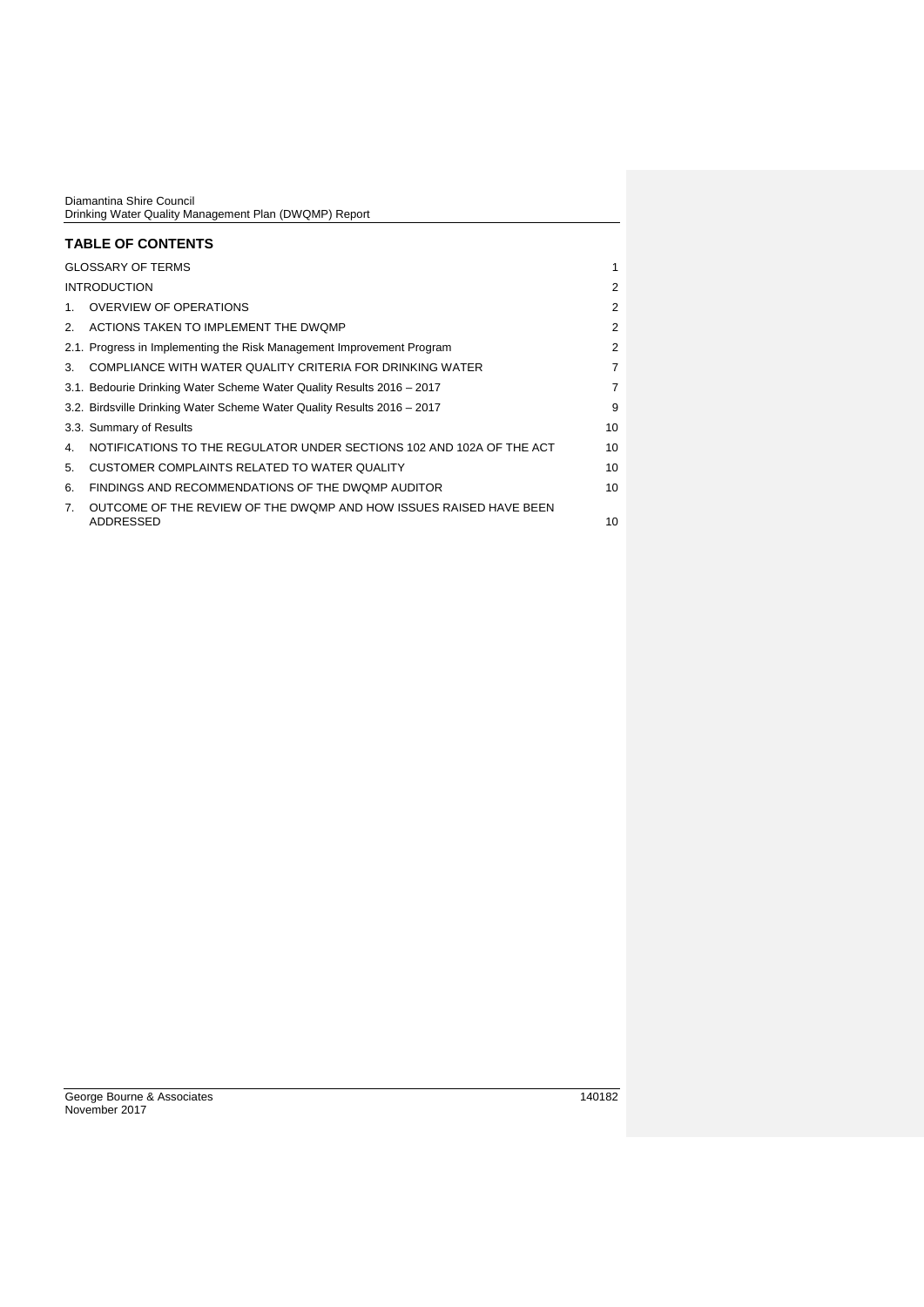| Diamantina Shire Council                              |      |
|-------------------------------------------------------|------|
| Drinking Water Quality Management Plan (DWQMP) Report | Page |

<span id="page-3-0"></span>

| GLOSSARY OF TERMS |                                                                                                                                           |
|-------------------|-------------------------------------------------------------------------------------------------------------------------------------------|
| <b>ADWG</b>       | Australian Drinking Water Guidelines (2011). Published by the National<br>Health and Medical Research Council of Australia                |
| E. coli           | Escherichia coli, a bacterium which is considered to indicate the presence of<br>faecal contamination and therefore potential health risk |
| <b>DSC</b>        | Diamantina Shire Council                                                                                                                  |
| mg/L              | Milligrams per litre                                                                                                                      |
| <b>DWQMP</b>      | Drinking Water Quality Management Plan                                                                                                    |
| CFU/100mL         | Colony forming units per 100 millilitres                                                                                                  |
| <b>ORWA</b>       | <b>Outback Regional Water Alliance</b>                                                                                                    |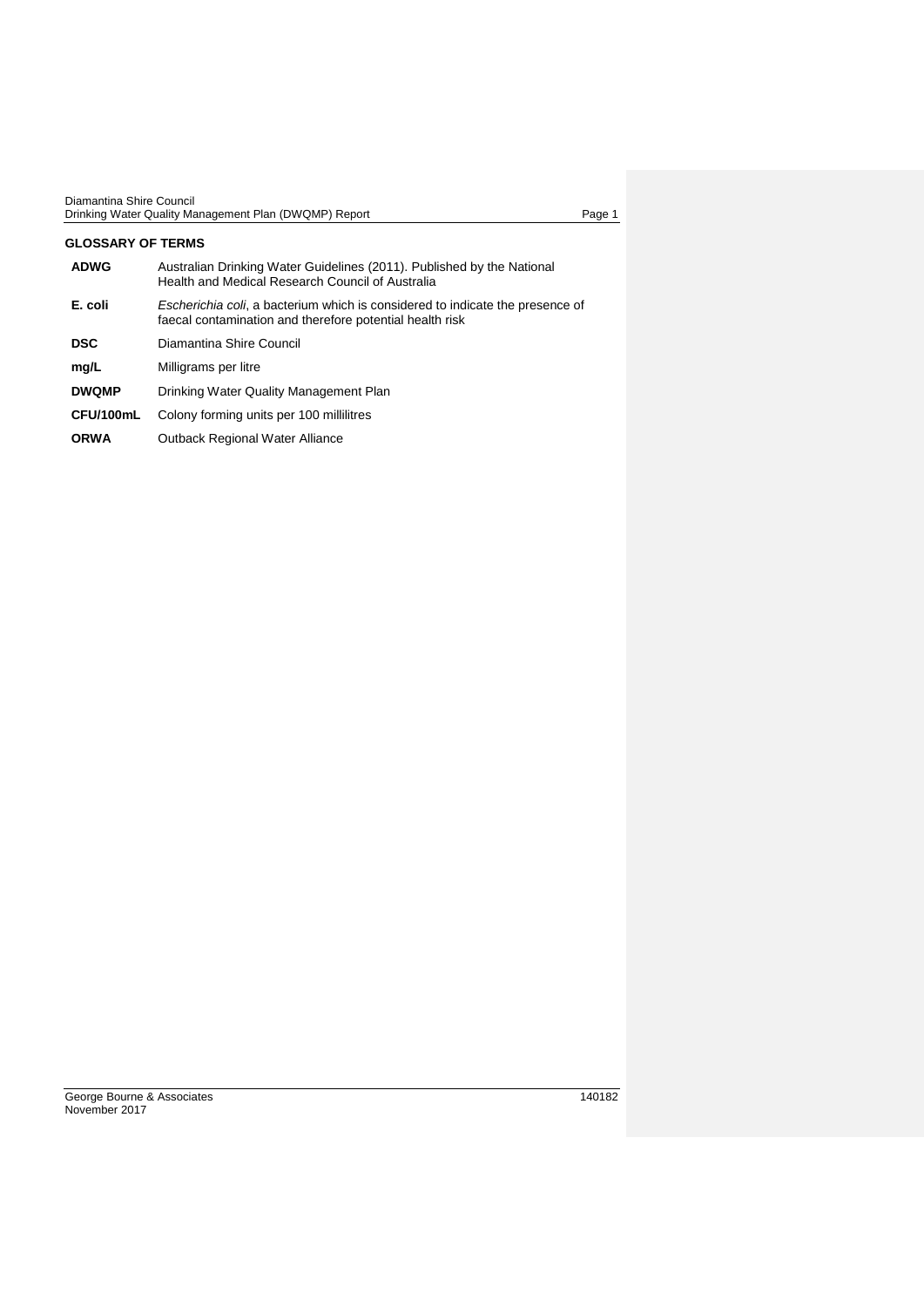| Diamantina Shire Council                              |        |
|-------------------------------------------------------|--------|
| Drinking Water Quality Management Plan (DWQMP) Report | Page 2 |

#### <span id="page-4-0"></span>**INTRODUCTION**

Pursuant to sections 99(2) (b) and 106 of the Act, regular reviews of the approved Drinking Water Quality Management Plan must be undertaken at specific intervals, this report documents the performance of Diamantina Shire Councils (DSC) drinking water service with respect to water quality and performance in implementing the actions detailed in the drinking water quality management plan (DWQMP) as required under the *Water Supply (Safety and Reliability) Act 2008* (the Act).

The report assists the Regulator to determine whether the approved DWQMP and any approval conditions have been complied with and provides a mechanism for providers to report publicly on their performance in managing drinking water quality.

#### <span id="page-4-1"></span>**1. OVERVIEW OF OPERATIONS**

Diamantina Shire covers an area of 95,000sq km with an overall population of approximately 350 people which swells significantly in the cooler months with travelling tourists. There are two operational water schemes in the shire in the towns of Birdsville and Bedourie, each town has a population of approximately 150 permanent residents. The administration centre of the shire is in Bedourie.

The systems are characterised by deep bores bringing hot water to the surface under pressure where the only treatment is cooling. Birdsville's Bore water is sourced from 1200m below ground level and emerges at a temperature of approximately 98°C. Birdsville has a dual reticulation system where non potable water is sourced from the Diamantina River when water is available. Bedourie's water is sourced from a bore approximately 400m deep and emerges at approximately 45⁰C.

In July 2013 DSC submitted a DWQMP demonstrating the commitment of council to managing its drinking water quality and complying with requirements of the Water Supply *(Safety and Reliability)* Act 2008, to protect public health by ensuring the provision of a safe water supply. The development of the DWQMP has documented potential risks associated with the operation of the water schemes and management strategies to safeguard drinking water quality for the public.

DSC has implemented a number of actions set out in the DWQMP to provide greater surety for the supply of safe drinking water for the Birdsville and Bedourie supply schemes. The application of a range of improvement items and management strategies that are set out in the DWQMP are identified in this report.

### <span id="page-4-2"></span>**4.2. ACTIONS TAKEN TO IMPLEMENT THE DWQMP**

#### <span id="page-4-3"></span>**4.1.2.1. Progress in Implementing the Risk Management Improvement Program**

The information below presents the risks identified in the DWQMP Risk Management Improvement Program and the strategies that have been implemented to reduce these risks and ensure the provision of drinking water quality in the DSC's water schemes.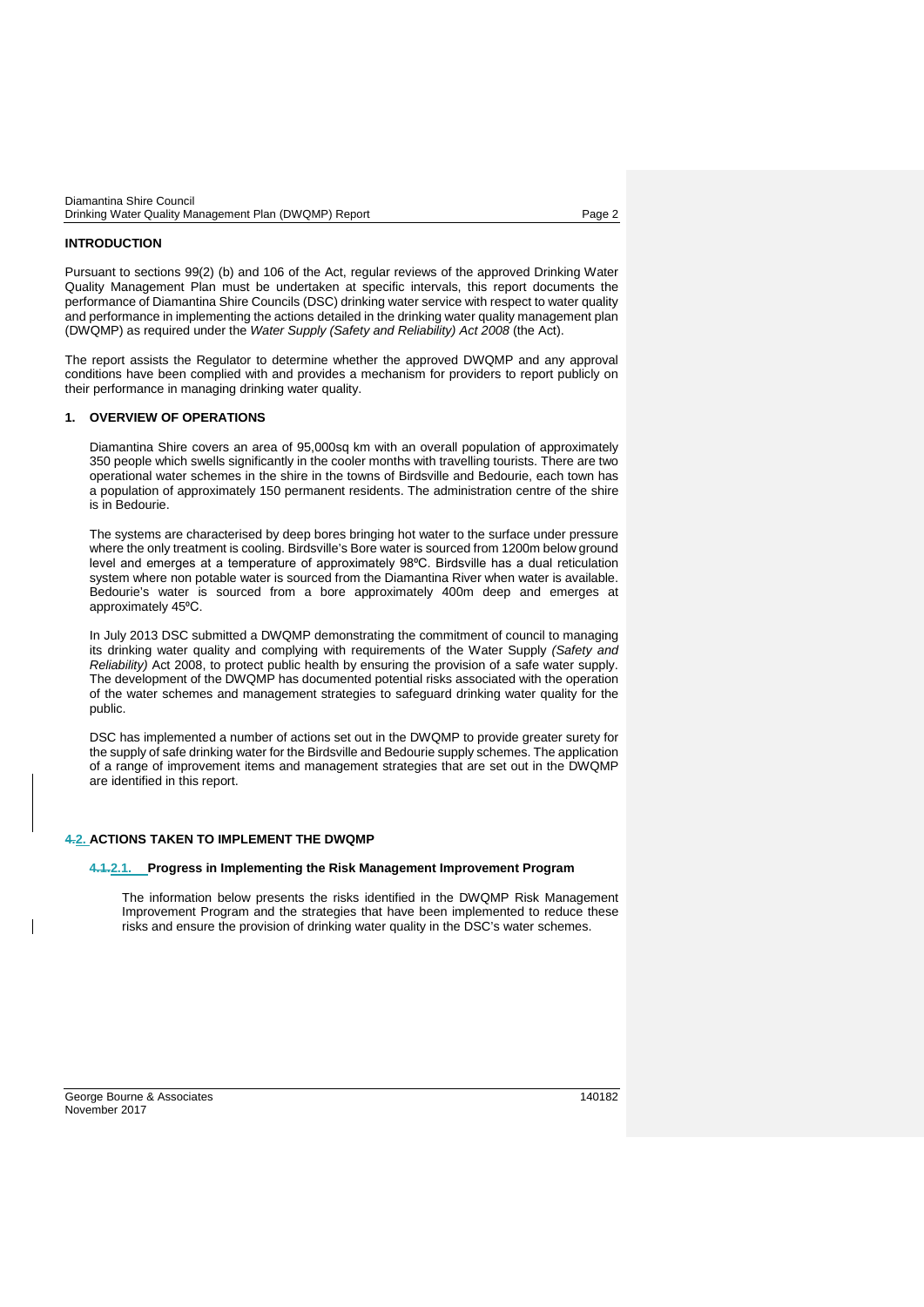#### Diamantina Shire Council Drinking Water Quality Management Plan (DWQMP) Report Page 3

| <b>Item</b> | <b>Scheme/</b>                                            | <b>Improvement Item</b>                                                                                 | <b>Actions</b>                                                                                                                                                                                                                                                                                                                                                                                                                                                                                                                                                                                                                                                                                                                                                     | <b>Status at</b> |
|-------------|-----------------------------------------------------------|---------------------------------------------------------------------------------------------------------|--------------------------------------------------------------------------------------------------------------------------------------------------------------------------------------------------------------------------------------------------------------------------------------------------------------------------------------------------------------------------------------------------------------------------------------------------------------------------------------------------------------------------------------------------------------------------------------------------------------------------------------------------------------------------------------------------------------------------------------------------------------------|------------------|
| No.         | <b>Component</b>                                          |                                                                                                         |                                                                                                                                                                                                                                                                                                                                                                                                                                                                                                                                                                                                                                                                                                                                                                    | <b>June 2017</b> |
| 2.1.1       | <b>Birdsville</b><br><b>Distribution</b><br><b>System</b> | Bacterial or chemical contamination of<br>water supply in power station prior to<br>delivery to Council | A risk Assessment Workshop with DSC and Ergon Energy was<br>conducted in April 2014 to assess the potential for drinking water<br>contamination to occur through the release of isopentane to the<br>drinking water from the Birdsville Organic Rankine Cycle (ORC)<br>Geothermal Powerstation. The workshop has effectively<br>investigated and assessed the risks of potential contamination<br>from the plant as low and have also identified control measures in<br>the unlikely event of contamination occurring.                                                                                                                                                                                                                                             | Complete         |
| 2.1.2       | <b>Birdsville</b><br><b>Distribution</b><br><b>System</b> | <b>Bacterial Contamination from working on</b><br>finished water pumps, heat exchanger.                 | The Work Method Statement on Water and Sewer Repairs<br>Developed in April 2015. Maintenance and New Construction for<br>DSC outlines preventative controls for this hazard with reference<br>to the ADWG.                                                                                                                                                                                                                                                                                                                                                                                                                                                                                                                                                         | Complete         |
| 2.1.3       | <b>Bedourie</b><br><b>Water Source</b>                    | Loss of supply due to Bore Failure                                                                      | Bedourie's town bore supplies the entire town with potable water<br>and has been operating for over 100 years. A failure of this bore<br>would have drastic consequences for the town.<br>To mitigate the risk of bore failure the following precautions have<br>been undertaken:<br>CCTV inspections of the bore every five years to assess<br>$\sim$<br>the condition of the bore conducted 2012 and 2017<br>Pressure and flow has been monitored and any changes to<br>these conditions have been investigated<br>An investigation has been completed on alternative water<br>supply options for Bedourie with recommendations<br>September 2015<br>In Nov 2017 Council resolved to seek funding to replace<br>the Bedourie bore in the 2019/20 financial year. | Complete         |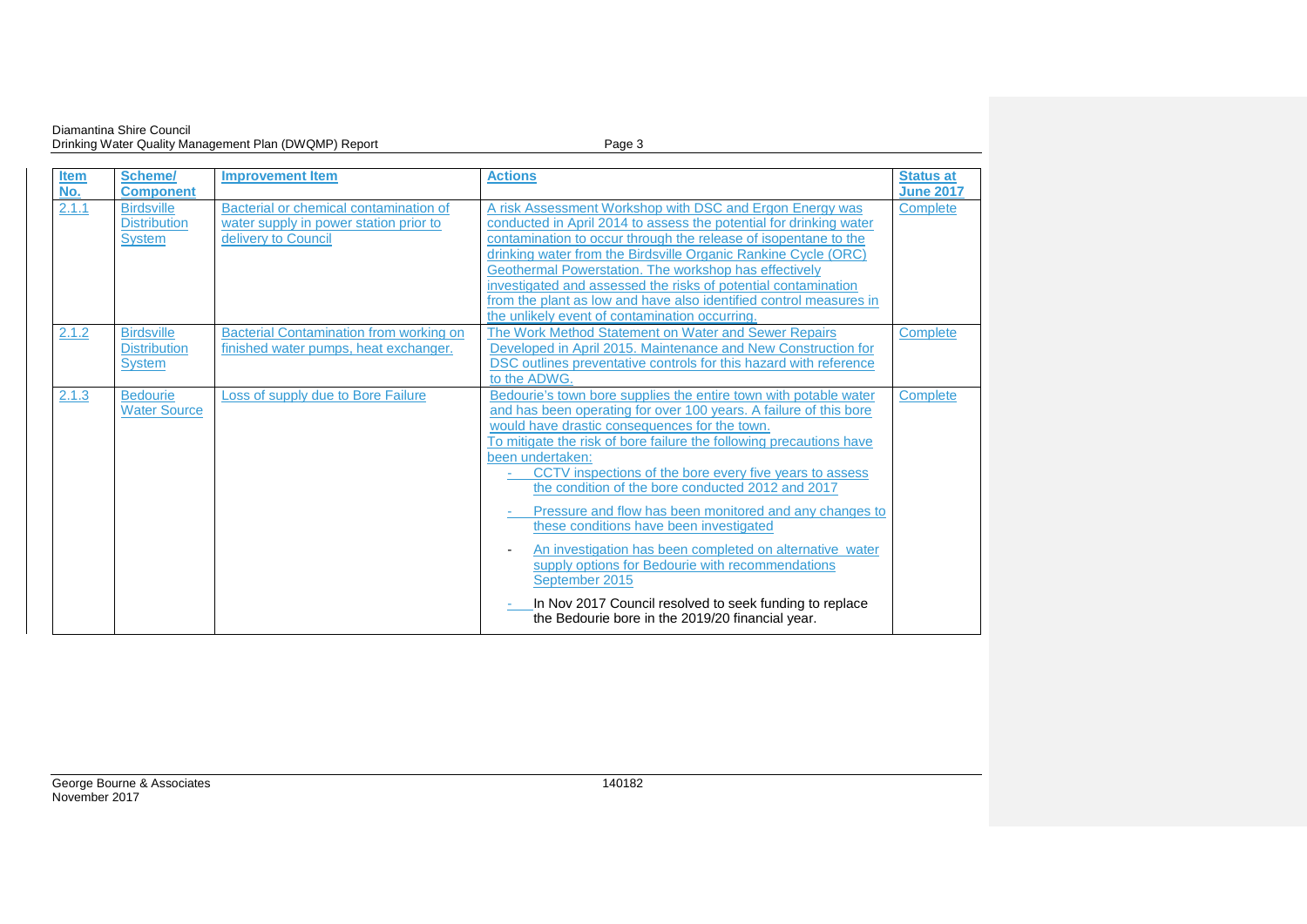Diamantina Shire Council Drinking Water Quality Management Plan (DWQMP) Report Page 4

| 2.1.4 | <b>Birdsville</b>   | Birdsville bore water fluoride              | The sampling of the water quality at the bore-head of Birdsville      | Complete |
|-------|---------------------|---------------------------------------------|-----------------------------------------------------------------------|----------|
|       | <b>Water Source</b> | concentration above quideline limit         | has obtained an average result for Fluoride of 1.75mg/L while         |          |
|       |                     |                                             | ADWG has a limit of 1.5mg/L. According to the ADWG, the risk          |          |
|       |                     |                                             | from exceeding the limit is the potential for dental fluorosis in     |          |
|       |                     |                                             | children of ages up to 6 or 8 years when exposed over an              |          |
|       |                     |                                             | extended period time.                                                 |          |
|       |                     |                                             | In response to the high fluoride results obtained from the Drinking   |          |
|       |                     |                                             | Water Monitoring Program the drinking water regulator required        |          |
|       |                     |                                             | Diamantina Shire Council to distribute a media release facts sheet    |          |
|       |                     |                                             | regarding the high fluoride levels, a facts sheet was sent to all     |          |
|       |                     |                                             | Birdsville residents in June 2014 advising parents to provide         |          |
|       |                     |                                             | rainwater or bottled water for children under the age of six to limit |          |
|       |                     |                                             | or prevent dental fluorosis.                                          |          |
| 2.1.5 | Birdsville&         | Pipe breakage in cooling pond -             | The upgrade of dated infrastructure in the cooling pond area was      | Complete |
|       | Bedourie            | contaminant entry during shut-down          | identified as a high priority by the DSC due to the risk of           |          |
|       | Water               |                                             | contamination from maintenance operations. Upgrades to the            |          |
|       | <b>Distribution</b> |                                             | cooling ponds facilities were undertaken between 2012 and 2013.       |          |
|       |                     |                                             | replacing galvanised pipes with an improved copper pipe system.       |          |
|       |                     |                                             | The Work Method Statement on Water and Sewer Repairs,                 |          |
|       |                     |                                             | Maintenance and New Construction for DSC outlines preventative        |          |
|       |                     |                                             | control for this hazard with reference to the Practical Guide to the  |          |
|       |                     |                                             | Operation and Optimisation of Distribution Systems, WIOA-05           |          |
|       |                     |                                             | (2012)                                                                |          |
| 2.1.6 | Birdsville&         | Bacterial contamination of supply during    | DSC's Work Method Statement developed in 2015 covers training         | Complete |
|       | <b>Bedourie</b>     | repairs to reticulation system              | of staff on good hygiene practices for pipe repairs in the            |          |
|       | Water               |                                             | distribution systems. The disinfection and flushing procedure for     |          |
|       | <b>Distribution</b> |                                             | contaminated areas of pipes or new pipelines is explained in the      |          |
|       |                     |                                             | Work Method Statement.                                                |          |
| 2.1.7 | <b>Birdsville</b>   | Ingress of contamination in Birdsville from | The dual reticulation system in Birdsville delivering both potable    | Complete |
|       | Water               | cross-connection to untreated river water   | and non-potable water has been constructed to ensure that cross       |          |
|       | <b>Distribution</b> | system                                      | contamination between systems is avoided through engineered           |          |
|       |                     |                                             | design. The reticulation system for the non-potable river water has   |          |
|       |                     |                                             | been designed so that the water pressure is significantly less than   |          |
|       |                     |                                             | the potable water system to ensure that if a cross connection took    |          |
|       |                     |                                             | place, the pressure variance between the two lines would ensure       |          |
|       |                     |                                             | that water in the non-potable line would not have the pressure        |          |
|       |                     |                                             | required to flow into the potable water line.                         |          |

 $\overline{\phantom{a}}$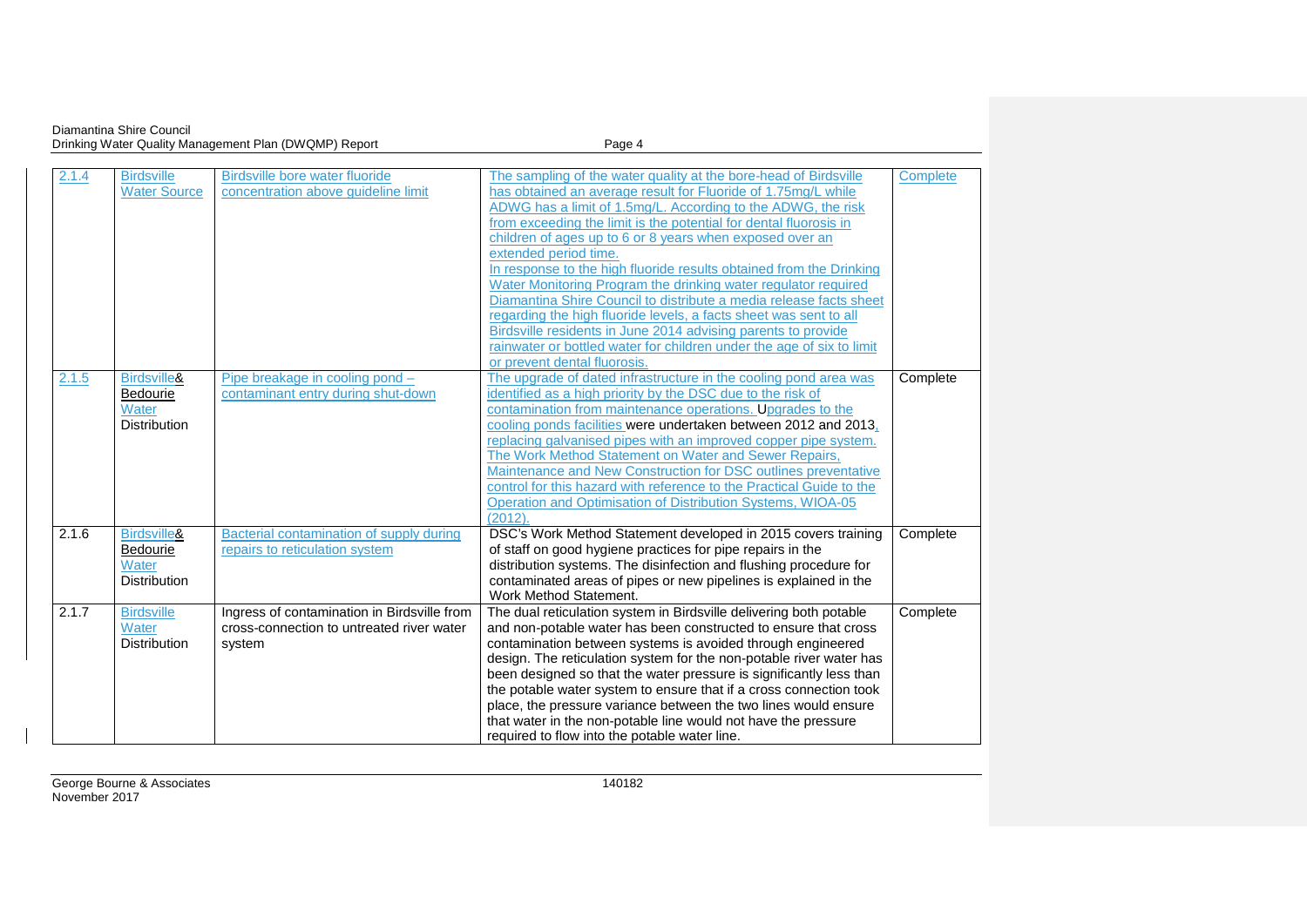Diamantina Shire Council Drinking Water Quality Management Plan (DWQMP) Report Page 5

| 2.1.8  | Birdsville&<br>Bedourie<br>System Wide                            | Water network drawings are not up to<br>date                                    | DSC has updated the drawings (July 2016 most recent update) of<br>the water networks for Birdsville and Bedourie water systems for<br>the benefit of asset management and operational tasks.                                                                                                                                                                                                                                                                                                                                                                                                                           | Complete |
|--------|-------------------------------------------------------------------|---------------------------------------------------------------------------------|------------------------------------------------------------------------------------------------------------------------------------------------------------------------------------------------------------------------------------------------------------------------------------------------------------------------------------------------------------------------------------------------------------------------------------------------------------------------------------------------------------------------------------------------------------------------------------------------------------------------|----------|
| 2.1.9  | Birdsville&<br>Bedourie<br><b>Water Storage</b><br>& Distribution | Illegal access to finished water supply<br>infrastructure or storage reservoirs | The development of a Work Method Statement by DSC has<br>identified the risk of unauthorised access to water infrastructure in<br>Bedourie and Birdsville. The successful implementation of the<br>WMS requires shire staff to identify the risk of unauthorised entry,<br>install necessary security measures in place and ensure that<br>security gates, hatches and ladder shrouds are kept locked and in<br>good working order. These works have been completed by shire<br>staff.                                                                                                                                 | Complete |
| 2.1.10 | Birdsville&<br>Bedourie<br>Water<br><b>Distribution</b>           | Floods may prevent road transport when<br>bacteriological sampling is indicated | In times where floods occur and roads are inaccessible and DSC<br>staff are unable to conduct routine E. coli monitoring in<br>accordance with DSC's Procedure for Water Quality Monitoring (E.<br>coli), the Procedure for Water Quality Monitoring has specified that<br>the samples may be transported by air freight which operates<br>twice per week.<br>Also, the recent procurement of the Colilert 18 water testing device<br>has allowed shire staff to test water at the depot in Bedourie<br>making the testing process much simpler and allows greater<br>opportunity to follow monthly testing schedules. | Complete |
| 2.1.11 | Birdsville&<br>Bedourie<br><b>System Wide</b>                     | Implementation of a Drinking Water<br><b>Quality Operations Plan</b>            | An investigation of the utilisation of the DWQMP determined the<br>objectives and operational requirements were not clearly<br>understood by operational staff and the DWQMP was not being<br>utilised to its full extent. As a result of this investigation it was<br>decided by council management that a DWQMP Operating Plan<br>would be drafted in order to summarise the requirements of the<br>DWQMP for operational staff, this document was completed in<br>October 2015.                                                                                                                                     | Complete |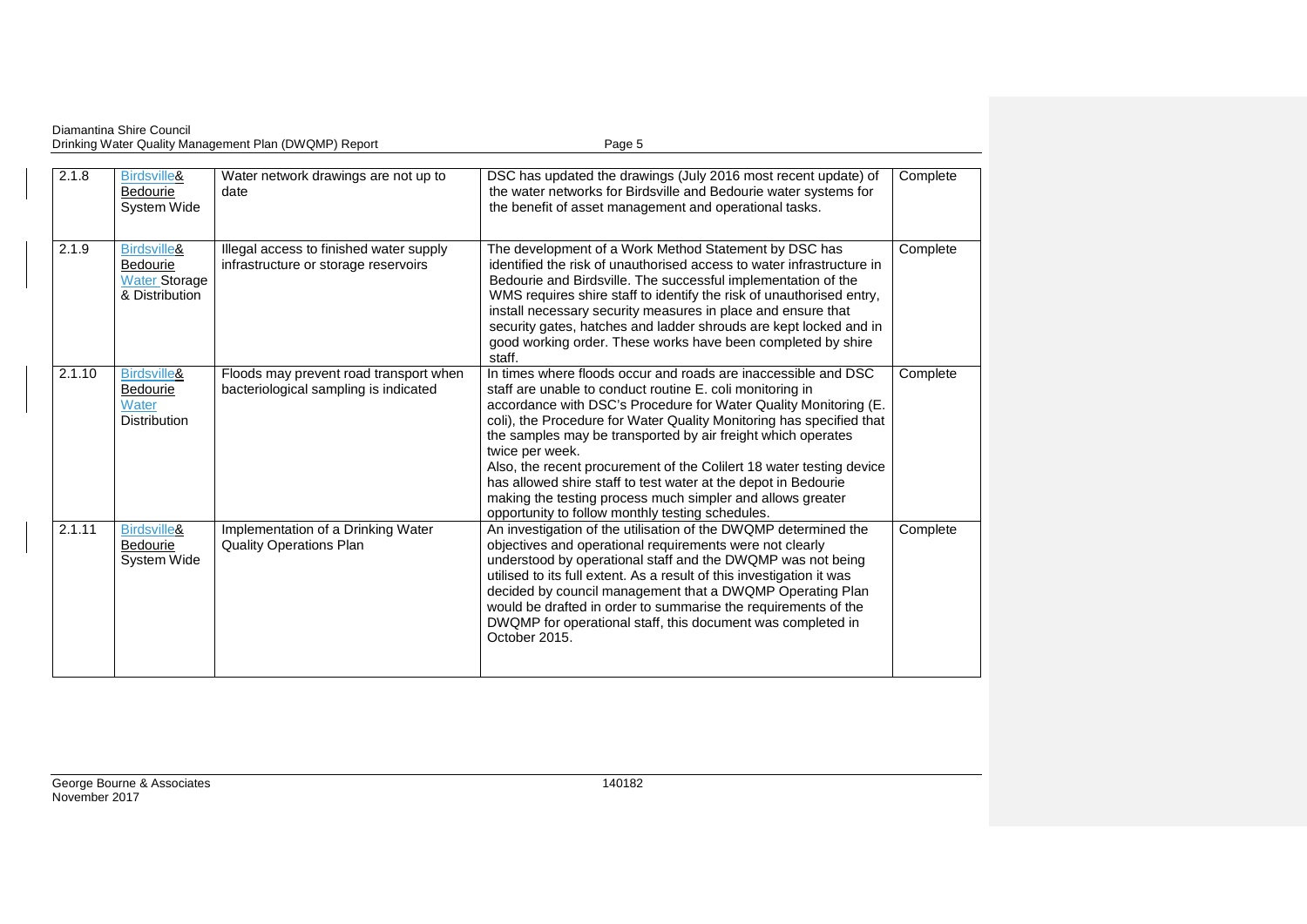| Diamantina Shire Council                              |        |
|-------------------------------------------------------|--------|
| Drinking Water Quality Management Plan (DWQMP) Report | Page 6 |

| 2.1.12 | Birdsville&<br><b>Bedourie</b><br>System Wide | Review of Verification Monitoring Program | In Early 2017 as part of an ORWA initiative a verification<br>monitoring rationalisation project was conducted. For this project<br>historical data was analysed to determine if records provided an<br>indication of continual low or non-detection values were present,<br>providing reason for discontinued testing of some analytes. The<br>findings of this project are to be considered in the 2017 DWQMP<br>review. | Complete |
|--------|-----------------------------------------------|-------------------------------------------|----------------------------------------------------------------------------------------------------------------------------------------------------------------------------------------------------------------------------------------------------------------------------------------------------------------------------------------------------------------------------------------------------------------------------|----------|
| 2.1.13 | Birdsville&<br><b>Bedourie</b><br>System Wide | Amendments made to the DWQMP              | In January 2017 an amended DWQMP was approved by the<br>regulator. The amendment was conducted primarily to document<br>recommended changes made to the Verification Monitoring<br>Program based on an independent assessment of water the water<br>testing programs in place.<br>The amendment also updated verification monitoring data to<br>include the data up to mid-2016.                                           | Complete |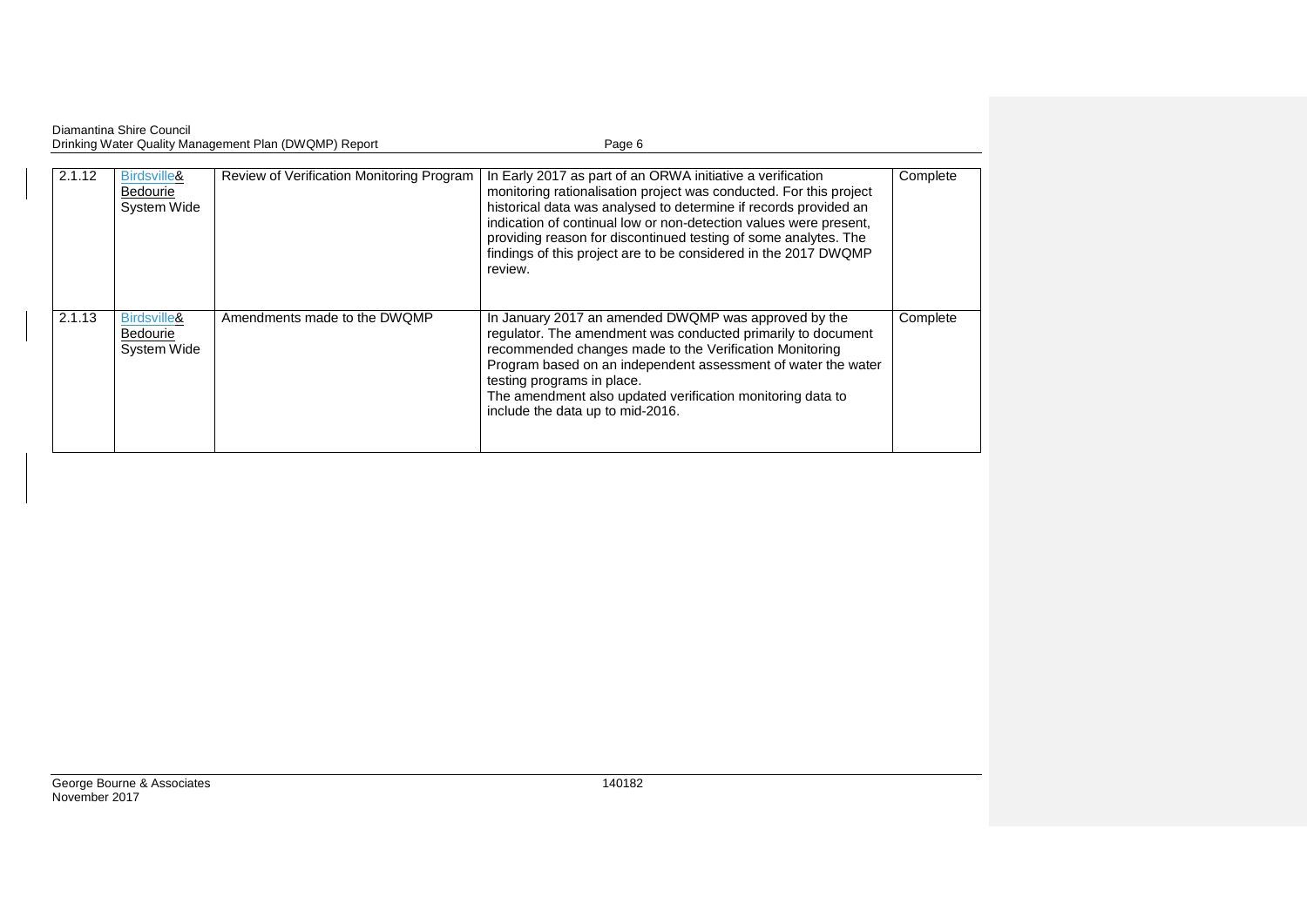| 4.1.1. | Improvement Item 1 - Bacterial or chemical contamination of water supply                                                                                                    |                                   |
|--------|-----------------------------------------------------------------------------------------------------------------------------------------------------------------------------|-----------------------------------|
|        | in power station prior to delivery to Council                                                                                                                               |                                   |
|        | A risk Assessment Workshop with DSC and Ergon Energy was conducted to                                                                                                       |                                   |
|        | assess the potential for drinking water contamination to occur through the                                                                                                  |                                   |
|        | release isopentane to the drinking water from the Birdsville Organic Rankine<br>Cycle (ORC) Geothermal Powerstation. The workshop has effectively                           |                                   |
|        | investigated and assessed the risks of potential contamination from the plant as                                                                                            |                                   |
|        | low and have also identified control measures in the unlikely event of                                                                                                      |                                   |
|        | contamination occurring.                                                                                                                                                    |                                   |
|        | Improvement Item 2 - Bacterial Contamination from working on finished                                                                                                       |                                   |
|        | water pumps, heat exchanger.                                                                                                                                                |                                   |
|        | The Work Method Statement on Water and Sewer Repairs, Maintenance and                                                                                                       |                                   |
|        | New Construction for DSC outlines preventative controls for this hazard with                                                                                                |                                   |
|        | reference to the ADWG.                                                                                                                                                      |                                   |
| 4.1.2. | Improvement Item 3 - Loss of supply due to Bore Failure                                                                                                                     |                                   |
|        | Bedourie's town bore supplies the entire town with potable water and has been                                                                                               |                                   |
|        | operating for over 100 years. A failure of this bore would have drastic                                                                                                     |                                   |
|        | consequences for the town.                                                                                                                                                  |                                   |
|        | To mitigate the risk of bore failure the following precautions have been                                                                                                    |                                   |
|        | undertaken:                                                                                                                                                                 |                                   |
|        | CCTV inspections of the bore every five years to assess the condition of the                                                                                                |                                   |
|        | bore                                                                                                                                                                        |                                   |
|        | Pressure and flow has been monitored and any changes to these conditions                                                                                                    |                                   |
|        | have been investigated                                                                                                                                                      |                                   |
|        | An investigation has been completed on alternative water supply options for<br>Bedourie with recommendations                                                                |                                   |
|        |                                                                                                                                                                             |                                   |
|        | Improvement Item 4 - Birdsville bore water fluoride concentration above guideline limit<br>The sampling of the water quality at the bore-head of Birdsville has obtained an | Formatted: Indent: Left: -1.75 cm |
|        | average result for Fluoride of 1.75mg/L while ADWG has a limit of 1.5mg/L.                                                                                                  |                                   |
|        | According to the ADWG, the risk from exceeding the limit is the potential for                                                                                               |                                   |
|        | dental fluorosis in children of ages up to 6 or 8 years when exposed over an<br>extended period time.                                                                       |                                   |
|        |                                                                                                                                                                             |                                   |
|        | In response to the high fluoride results obtained from the Drinking Water<br>Monitoring Program the drinking water regulator required Diamantina Shire                      |                                   |
|        | Council to distribute a media release facts sheet regarding the high fluoride                                                                                               |                                   |
|        | levels, a facts sheet was sent to all Birdsville residents in June 2014 advising                                                                                            |                                   |
|        | parents to provide rainwater or bottled water for children under the age of six to<br>limit or prevent dental fluorosis.                                                    |                                   |
|        | Improvement Item 5 - Pipe breakage in cooling pond - contaminant entry during shut-down                                                                                     | Formatted: Indent: Left: -1.75 cm |
|        | The upgrade of dated infrastructure in the cooling pond area was identified as a high priority by the                                                                       |                                   |
|        | DSC due to the risk of contamination from maintenance operations. Recent upgrades to the cooling                                                                            |                                   |
|        | ponds facilities have been undertaken, replacing galvanised pipes with an improved copper pipe                                                                              |                                   |
| system | 5.3. COMPLIANCE WITH WATER QUALITY CRITERIA FOR DRINKING WATER                                                                                                              |                                   |

<span id="page-9-1"></span><span id="page-9-0"></span>George Bourne & Associates 140182 November 2017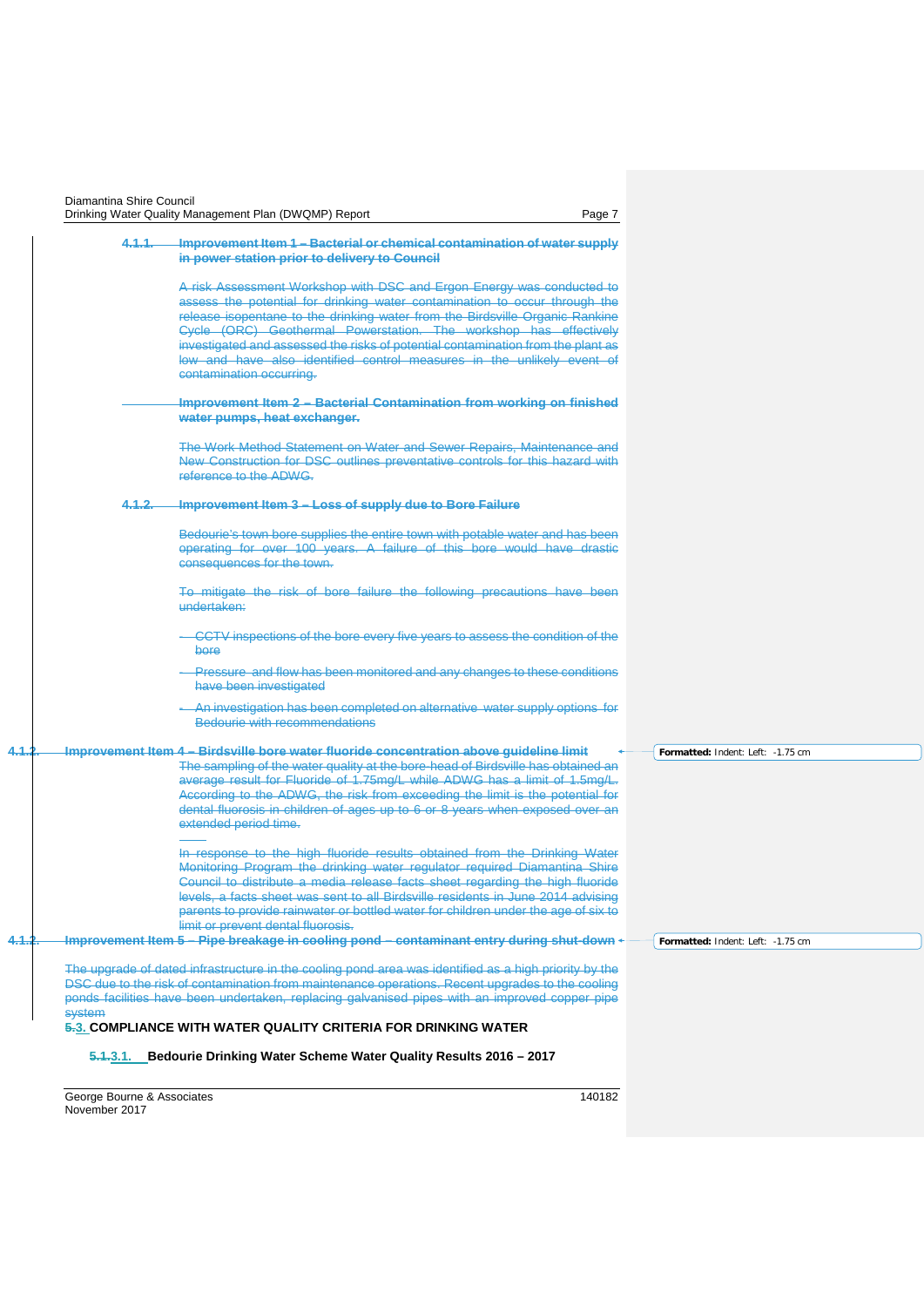#### Diamantina Shire Council Drinking Water Quality Management Plan (DWQMP) Report Page 8

|                                  |                         | <b>Bedourie Water Quality Test Results</b> |                                    |                                               |               |              |                |
|----------------------------------|-------------------------|--------------------------------------------|------------------------------------|-----------------------------------------------|---------------|--------------|----------------|
| Analyte                          | Scheme<br>Componen<br>t | Sampling<br>Frequenc<br>У                  | <b>Number</b><br>of<br>Sample<br>s | <b>Samples</b><br>Exceeding<br>Guideline<br>S | Min           | Max          | Averag<br>е    |
| E coli (orgs/100mL)              | Distribution<br>system  | Monthly                                    | 36                                 | 0                                             | $\Omega$      | $\Omega$     | $\mathbf 0$    |
| pH                               | Source<br>Water         | Biannually                                 | $\overline{2}$                     | 0                                             | 8.2           | 8.3          | 8.24           |
| Dissolved Oxygen (mg/L)          | Source<br>Water         | Biannually                                 | 1                                  | 0                                             | 3.9           | 3.9          | 3.9            |
| Total dissolved solids<br>(mg/L) | Source<br>Water         | Biannually                                 | 2                                  | 0                                             | 550           | 560          | 547.50         |
| Sodium (mg/L)                    | Source<br>Water         | Biannually                                 | $\overline{2}$                     | $\overline{2}$                                | 190           | 210          | 202            |
| Chloride (mg/L)                  | Source<br>Water         | Biannually                                 | $\overline{2}$                     | 0                                             | 84            | 89           | 88             |
| Fluoride (mg/L)                  | Source<br>Water         | Biannually                                 | $\overline{2}$                     | 0                                             | 0.68          | 0.78         | 0.76           |
| Sulphate (mg/L)                  | Source<br>Water         | Biannually                                 | $\mathbf{1}$                       | 0                                             | < 5           | < 5          |                |
| Manganese (µg/L)                 | Source<br>Water         | Biannually                                 | $\overline{2}$                     | 0                                             | 0.012         | 0.012        | 0.012          |
| Iron $(\mu g/L)$                 | Source<br>Water         | Biannually                                 | 2                                  | 0                                             | 0.05          | 0.05         | 0.05           |
| Aluminium (µg/L)                 | Source<br>Water         | Biannually                                 | $\overline{2}$                     | 0                                             | < 0.005       | 0.006        |                |
| Antimony (µg/L)                  | Source<br>Water         | Biannually                                 | $\overline{2}$                     | 0                                             | < 0.002       | < 0.002      | ÷,             |
| Barium (µg/L)                    | Source<br>Water         | Biannually                                 | $\overline{2}$                     | 0                                             | 0.066         | 0.067        | 0.065          |
| Boron (µg/L)                     | Source<br>Water         | Biannually                                 | $\overline{2}$                     | 0                                             | 0.19          | 0.19         | 0.19           |
| Cadmium (µg/L)                   | Source<br>Water         | Biannually                                 | $\overline{2}$                     | 0                                             | 0.0002        | < 0.0001     |                |
| Copper (µg/L)                    | Source<br>Water         | Biannually                                 | 2                                  | 0                                             | $\mathbf{1}$  | 1.4          | 1.2            |
| Lead $(\mu g/L)$                 | Source<br>Water         | Biannually                                 | $\overline{2}$                     | 0                                             | < 0.001       | < 0.001      | $\overline{a}$ |
| Molybdenum (µg/L)                | Source<br>Water         | Biannually                                 | $\overline{2}$                     | 0                                             | < 0.01        | < 0.01       |                |
| Mercury (mg/L)                   | Source<br>Water         | Biannually                                 | $\overline{2}$                     | 0                                             | < 0.0000<br>5 | <0.0000<br>5 |                |
| Nickel $(\mu g/L)$               | Source<br>Water         | Biannually                                 | $\overline{2}$                     | 0                                             | < 0.001       | < 0.001      | ä,             |
| Arsenic (µg/L)                   | Source<br>Water         | Biannually                                 | $\overline{2}$                     | 0                                             | < 0.003       | <0.003       |                |
| Cyanide (mg/L)                   | Source<br>Water         | Biannually                                 | $\mathbf{1}$                       | 0                                             | <0.04         | <0.04        | ٠              |
| Silver (µg/L)                    | Source<br>Water         | Biannually                                 | $\overline{2}$                     | 0                                             | < 0.0001      | < 0.0001     |                |
| Selenium (µg/L)                  | Source<br>Water         | Biannually                                 | $\overline{2}$                     | 0                                             | <0.003        | < 0.003      | ÷,             |
| Uranium $(\mu g/L)$              | Source<br>Water         | Biannually                                 | $\overline{2}$                     | 0                                             | < 0.001       | < 0.001      |                |
| Zinc (µg/L)                      | Source<br>Water         | Biannually                                 | $\overline{2}$                     | 0                                             | < 0.005       | < 0.005      | ÷,             |

ADWG Aesthetic Threshold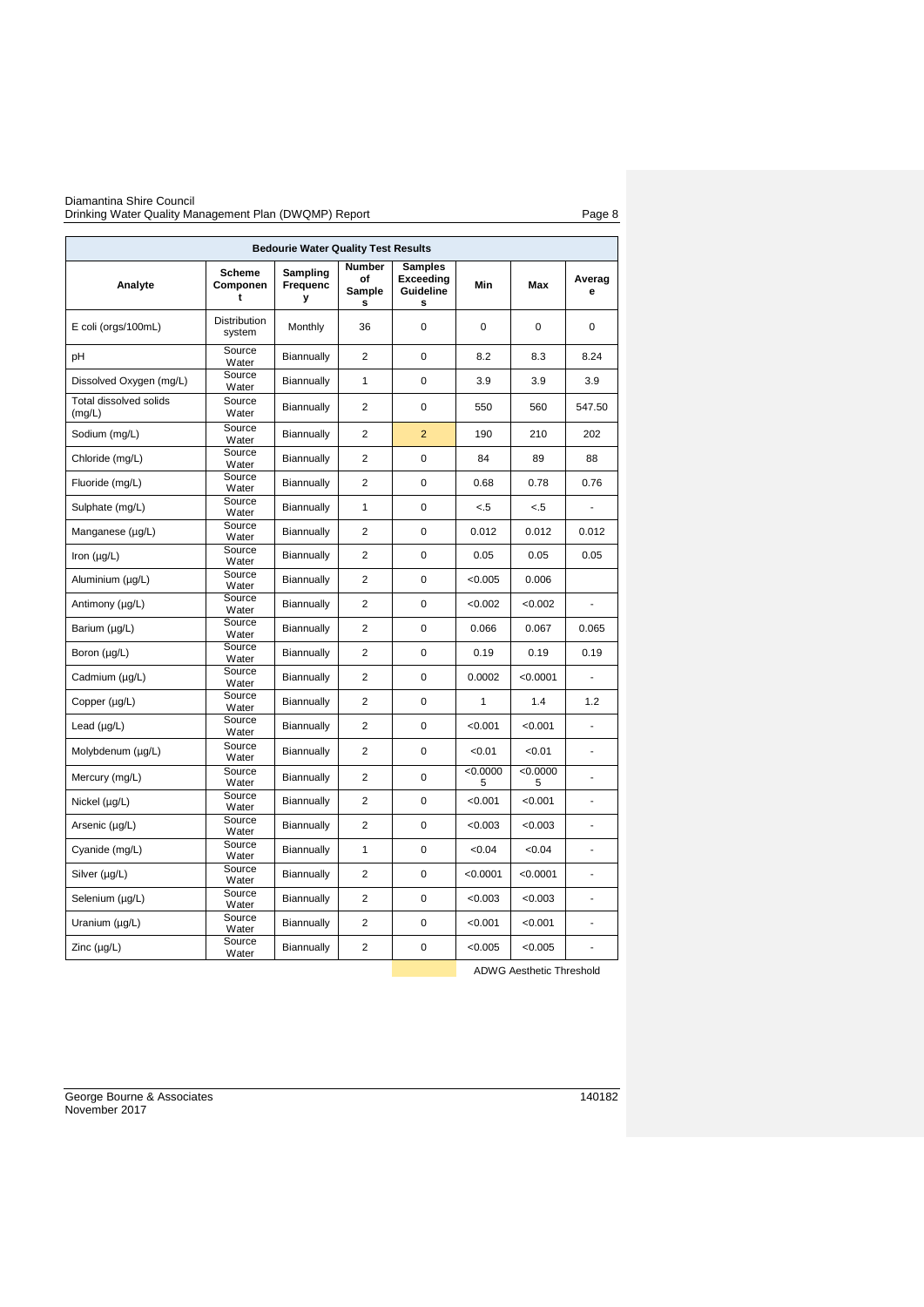| <b>Birdsville Water Quality Test Results</b> |                            |                       |                             |                                                  |              |              |                          |  |
|----------------------------------------------|----------------------------|-----------------------|-----------------------------|--------------------------------------------------|--------------|--------------|--------------------------|--|
| Analyte                                      | <b>Scheme</b><br>Component | Sampling<br>Frequency | Number of<br><b>Samples</b> | <b>Samples</b><br>Exceeding<br><b>Guidelines</b> | Min          | Max          | Average                  |  |
| E coli (orgs/100mL)                          | Distribution<br>system     | Monthly               | 36                          | $\mathsf{O}\xspace$                              | $\pmb{0}$    | $\mathbf 0$  | $\mathsf 0$              |  |
| pH                                           | Source Water               | Biannually            | $\overline{2}$              | $\mathsf{O}\xspace$                              | 8            | 8            | 8                        |  |
| Dissolved Oxygen<br>(mg/L)                   | Source Water               | Biannually            | $\mathbf{1}$                | $\pmb{0}$                                        | 5.3          | 5.3          | 5.3                      |  |
| Total dissolved<br>solids (mg/L)             | Source Water               | Biannually            | $\overline{2}$              | $\mathsf{O}\xspace$                              | 480          | 529          | 505                      |  |
| Sodium (mg/L)                                | Source Water               | Biannually            | $\overline{2}$              | $\mathbf{1}$                                     | 180          | 190          | 185                      |  |
| Chloride (mg/L)                              | Source Water               | Biannually            | $\overline{2}$              | $\mathsf 0$                                      | 55           | 55           | 55                       |  |
| Fluoride (mg/L)                              | Source Water               | Biannually            | $\overline{c}$              | $\mathsf 0$                                      | 1.5          | 1.5          | 1.5                      |  |
| Sulphate (mg/L)                              | Source Water               | Biannually            | $\overline{2}$              | $\mathsf 0$                                      | 1.1          | 1.2          | 1.1                      |  |
| Manganese (µg/L)                             | Source Water               | Biannually            | $\overline{\mathbf{c}}$     | $\pmb{0}$                                        | 5            | 16           | 68                       |  |
| Iron $(\mu g/L)$                             | Source Water               | Biannually            | $\overline{c}$              | $\mathbf 0$                                      | 16           | 19           | 17.5                     |  |
| Aluminium (µg/L)                             | Source Water               | Biannually            | $\overline{2}$              | $\mathsf{O}\xspace$                              | 36           | 39           | 33.4                     |  |
| Antimony (µg/L)                              | Source Water               | Biannually            | $\overline{2}$              | $\mathsf 0$                                      | < 0.001      | < 0.001      |                          |  |
| Barium (µg/L)                                | Source Water               | Biannually            | $\overline{\mathbf{c}}$     | $\mathsf 0$                                      | 170          | 170          | 170                      |  |
| Boron (µg/L)                                 | Source Water               | Biannually            | $\overline{2}$              | $\mathsf 0$                                      | 490          | 540          | 528.57                   |  |
| Cadmium (µg/L)                               | Source Water               | Biannually            | $\overline{c}$              | $\mathsf 0$                                      | < 0.1        | < 0.1        | ä,                       |  |
| Copper (µg/L)                                | Source Water               | Biannually            | $\overline{c}$              | $\mathsf 0$                                      | $\mathbf{1}$ | 240          | 202.71                   |  |
| Lead $(\mu g/L)$                             | Source Water               | Biannually            | $\overline{2}$              | $\mathsf{O}\xspace$                              | < 1          | < 1          | ÷,                       |  |
| Molybdenum (µg/L)                            | Source Water               | Biannually            | $\overline{2}$              | $\mathsf 0$                                      | < 1          | $\mathbf{1}$ | $\blacksquare$           |  |
| Mercury (mg/L)                               | Source Water               | Biannually            | $\overline{c}$              | $\mathbf 0$                                      | < 0.0001     | < 0.0001     | $\overline{a}$           |  |
| Nickel $(\mu g/L)$                           | Source Water               | Biannually            | $\overline{c}$              | $\mathbf 0$                                      | $<$ 1        | $<$ 1        | $\overline{\phantom{a}}$ |  |
| Arsenic (µg/L)                               | Source Water               | Biannually            | $\overline{2}$              | $\mathsf 0$                                      | < 1          | < 1          | ä,                       |  |
| Cyanide (mg/L)                               | Source Water               | Biannually            | $\mathbf{1}$                |                                                  | < .004       | < .004       | ä,                       |  |
| Silver (µg/L)                                | Source Water               | Biannually            | $\overline{2}$              | $\mathsf 0$                                      | $<$ 1        | < 1          | ä,                       |  |
| Selenium (µg/L)                              | Source Water               | Biannually            | $\overline{2}$              | $\mathsf{O}\xspace$                              | $<$ 1        | $<$ 1        | ÷,                       |  |
| Uranium (µg/L)                               | Source Water               | Biannually            | $\overline{2}$              | $\mathsf 0$                                      | $<$ 1        | $<1\,$       |                          |  |
| Zinc $(\mu g/L)$                             | Source Water               | Biannually            | $\overline{c}$              | 0                                                | $5$          | 22           | $\overline{a}$           |  |

# <span id="page-11-0"></span>**5.2.3.2. Birdsville Drinking Water Scheme Water Quality Results 2016 – 2017**

ADWG Aesthetic Threshold

George Bourne & Associates 140182 November 2017